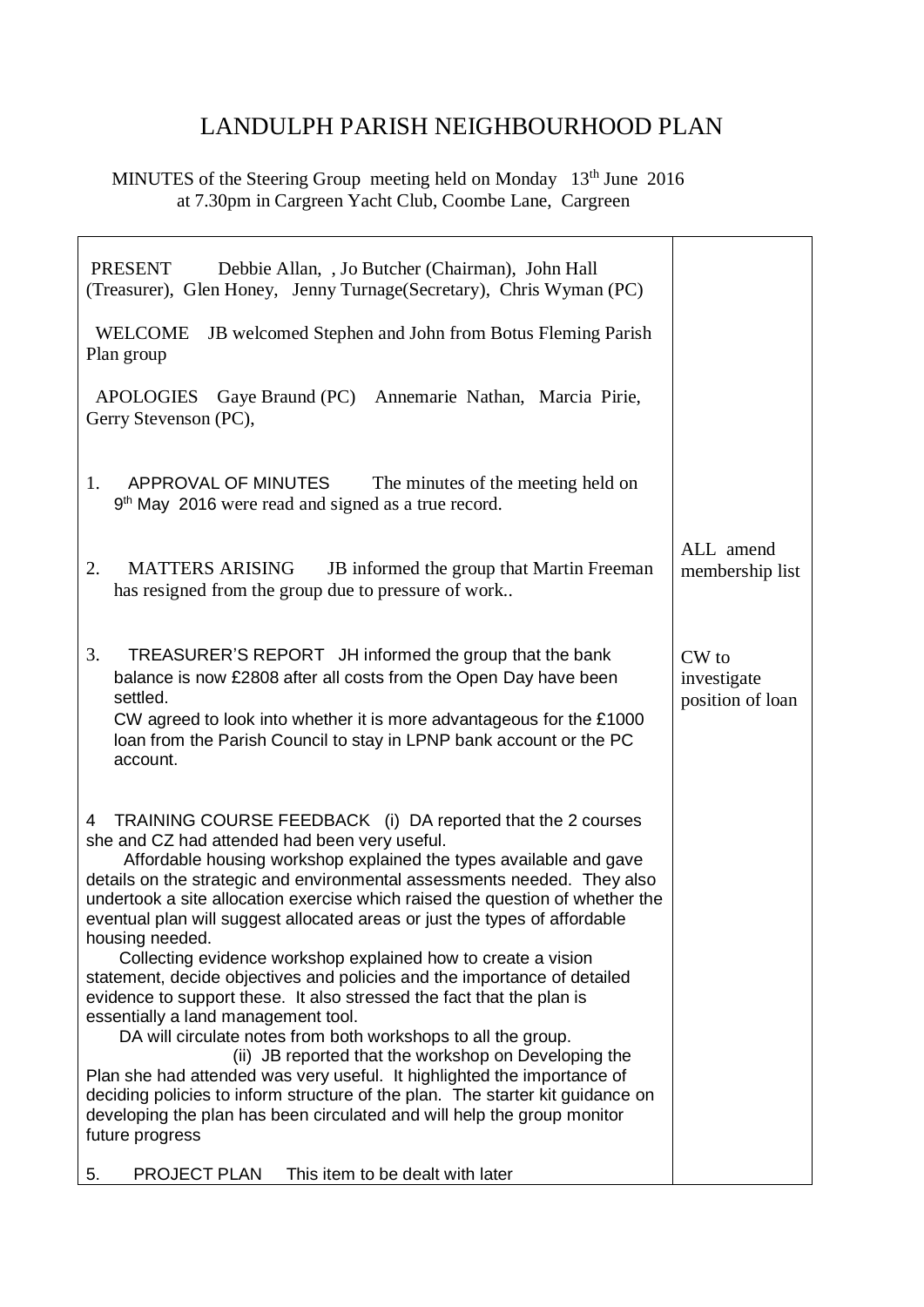| PROGRESS REPORTS<br>6.                                                                                                                                                                                                                                                                                                                                                                          |                 |
|-------------------------------------------------------------------------------------------------------------------------------------------------------------------------------------------------------------------------------------------------------------------------------------------------------------------------------------------------------------------------------------------------|-----------------|
| i)<br><b>EVIDENCE GATHERING</b>                                                                                                                                                                                                                                                                                                                                                                 |                 |
| a) OPEN DAY JB reported that the Open Day had<br>been very successful and thanked everyone for their efforts,<br>mentioning especially the contribution from Tom Brewer on<br>producing the material.<br>120 people attended over 60% of whom had not previously<br>attended a focus group consultation.<br>All the raw data has been passed to David Bullivant to<br>analyse.                  |                 |
| Stephen, from Botus, congratulated the group on the<br>excellent presentation on the day, highlighting the good flow through<br>the information and the use of post-it stickers.                                                                                                                                                                                                                |                 |
| b) CONSULTING UNDER 18s JB has spoken to<br>some parents on how best to engage with under 18s. General<br>consensus points to using either or both of the plan facebook page<br>and Landulph Innit facebook page.                                                                                                                                                                               | JB to follow up |
| c) STAKEHOLDERS JB shared a long list of<br>stakeholders that Cornwall provided on a training course. JB noted<br>that Cornwall advice was that the Plan group needed to Inform<br>stakeholders rather than consult with them.                                                                                                                                                                  |                 |
| d) HOUSING NEEDS SURVEY JH reported that he<br>has discussed this with Cornwall who sent a draft housing need<br>survey for our comments. It appears that they will write to everyone<br>in the parish and ask folk who are in housing need to complete a<br>form either on line or on paper. This may take 2 months or so.                                                                     | JH to follow up |
| DEVELOPMENT BOUNDARY JB reported that<br>e)<br>one of the training workshops indicated new legislation will mean that<br>the present development boundary for Cargreen village will not<br>apply. The Neighbourhood Plan can designate a new development<br>boundary if they wish, around Cargreen and/or the hamlets, or<br>wherever? Accordingly this item will be discussed at next meeting. |                 |
| LLCA (LOCAL LANDSCAPE CHARACTER<br>f<br>ASSESSMENT) Cornwall advice from the training<br>sessions suggests this may not be needed.                                                                                                                                                                                                                                                              |                 |
| ii)<br>COMMUNICATIONS PAPER BASED DA reported<br>that 10 lucky winners of the wordsearch on the Open Day flyers each<br>received a pot of Landulph honey and a honey dipper.                                                                                                                                                                                                                    |                 |
| COMMUNICATIONS WEB BASED It was noted<br>iii)<br>that the website has been fleshed out somewhat and all the changes and<br>additions mentioned in previous meetings have been made.<br>DA reported that she has updated the plan Facebook<br>page with details of the Open Day and names of wordsearch winners.                                                                                 |                 |